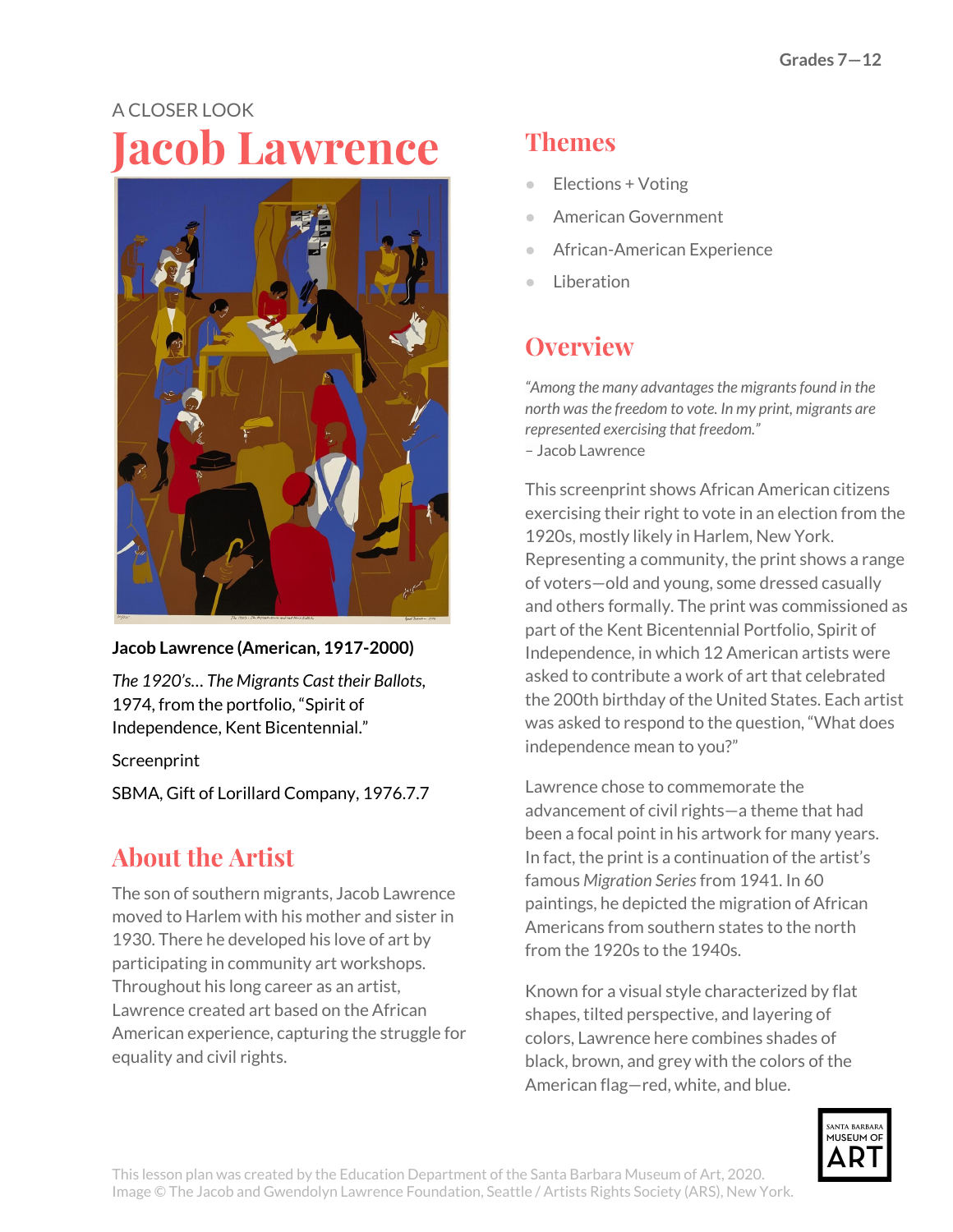### **Research: Voting in America**

Research the history of voting in the United States. When did Black males gain the right to vote? When did women receive the right to vote? What struggles did citizens face to attain voting rights? What current challenges are still in place that undermine the right to vote?

Research the Voting Rights Act of 1965. How did this law enact equality?

Research the history of voting methods in the United States. What type of voting machine is being used in this print? How did it work? How do citizens vote today?

#### **Read: Barack Obama on Voting**

In his 2020 eulogy for the late John Lewis—a Congressman and legendary leader of the civil rights movement of the 1960s—President Barack Obama urged Americans to value and exercise their right to vote, calling cynicism *"the*  $c$ *entral strategy of voter suppression."* 

What does Obama mean in this statement? Why is cynicism a deterrent to voting?

Obama added that people must vote to secure lasting change. He said: *"We are also going to have to remember what John said: If you don't do everything you can to change things, then they will remain the same. You only passthis way once—you have to give it all you have."*

Do you agree with this statement? Write about something in your own life that you are willing to go "all in"to change. This can be personal, or something that you observe in your school, community, or the world.



# **Activity: Independence**

*"To me, migration means movement. There was conflict and struggle. But out of the struggle came a kind of power and even beauty. 'And the migrants kept coming' is a refrain of triumph over adversity."* - Jacob Lawrence

Before making this print, Lawrence was asked to reflect on the meaning of independence. Reflect on the same question he was asked: What does independence mean to you today?

Write or draw your response.

#### **Watch:**

In this ten-minute interview from 1995, listen to Jacob Lawrence discuss his life and work: [https://www.moma.org/interactives/exhibitions/20](https://www.moma.org/interactives/exhibitions/2015/onewayticket/jacob-lawrence/) [15/onewayticket/jacob-lawrence/](https://www.moma.org/interactives/exhibitions/2015/onewayticket/jacob-lawrence/)